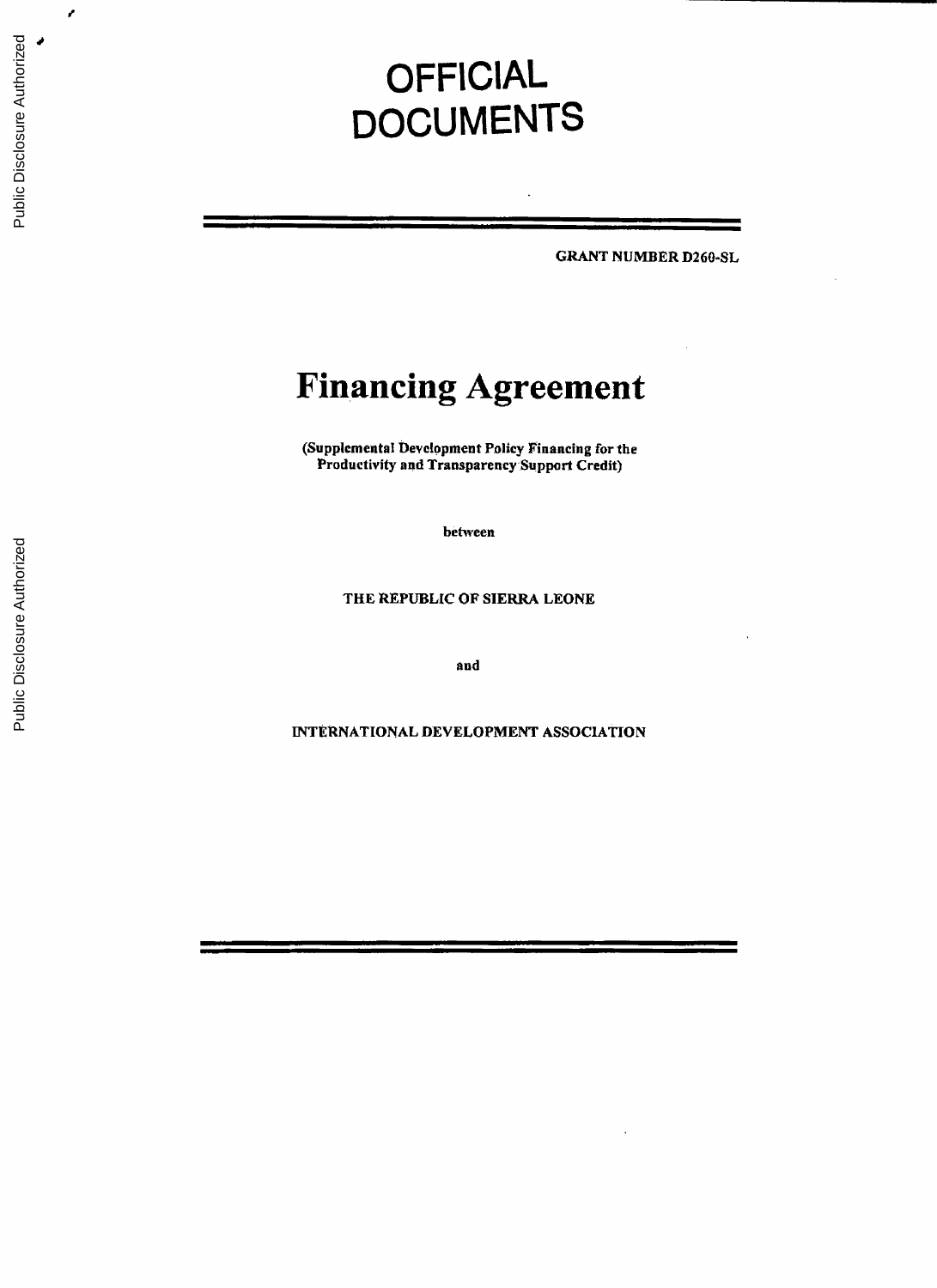#### **FINANCING AGREEMENT**

**AGREEMENT** dated as of the Signature Date between *the* **REPUBLIC** OF SIERRA **LEONE** ("Recipient") and the **INTERNATIONAL DEVELOPMENT ASSOCIATION** ("Association") for the purpose **of** providing supplemental financing in support of the Program (as defined in the Appendix to this Agreement). The Association has decided to provide this financing on the basis, *inter alia*, of: (i) the actions which the Recipient has already taken under the Program and which are described in Section **L.A** of Schedule **<sup>I</sup>**to the Original Financing Agreement (as defined in the Appendix to this Agreement); and (ii) the Recipient's maintenance of an adequate macroeconomic policy framework The Recipient and the Association therefore hereby agree as follows:

#### ARTICLE **I- GENERAL CONDITIONS;** DEFINITIONS

- **1.01.** The General Conditions (as defined in the Appendix to this Agreement) apply to and form part of this Agreement.
- 1.02. Unless the context requires otherwise, the capitalized terms **used** in this Agreement have the meanings ascribed to them in the General Conditions or in the Appendix to this Agreement.

#### **ARTICLE II - FINANCING**

- 2.01, The Association agrees to extend to the Recipient a grant, deemed **by** the Association to **be** on concessional terms, as set forth or referred to in this Agreement, in an amount equivalent to seven million two hundred thousand Special Drawing Rights (SDR **7,200,000)** ("Financing").
- 2.02. The Maximum Commitment Charge Rate is one-half of one percent (1/2 of 1%) per annum on the Unwithdrawn Financing Balance.
- 2.03, The Payment Dates are January 15 and July **15** in each year.
- 2.04. The Payment Currency is Dollar.
- **2.05.** Without limitation upon the provisions of Section **5.05** of the General Conditions,. the Recipient shall promptly furnish to the Association such information relating to the provisions of this Article **11** as the Association may, from time to time\_ reasonably request.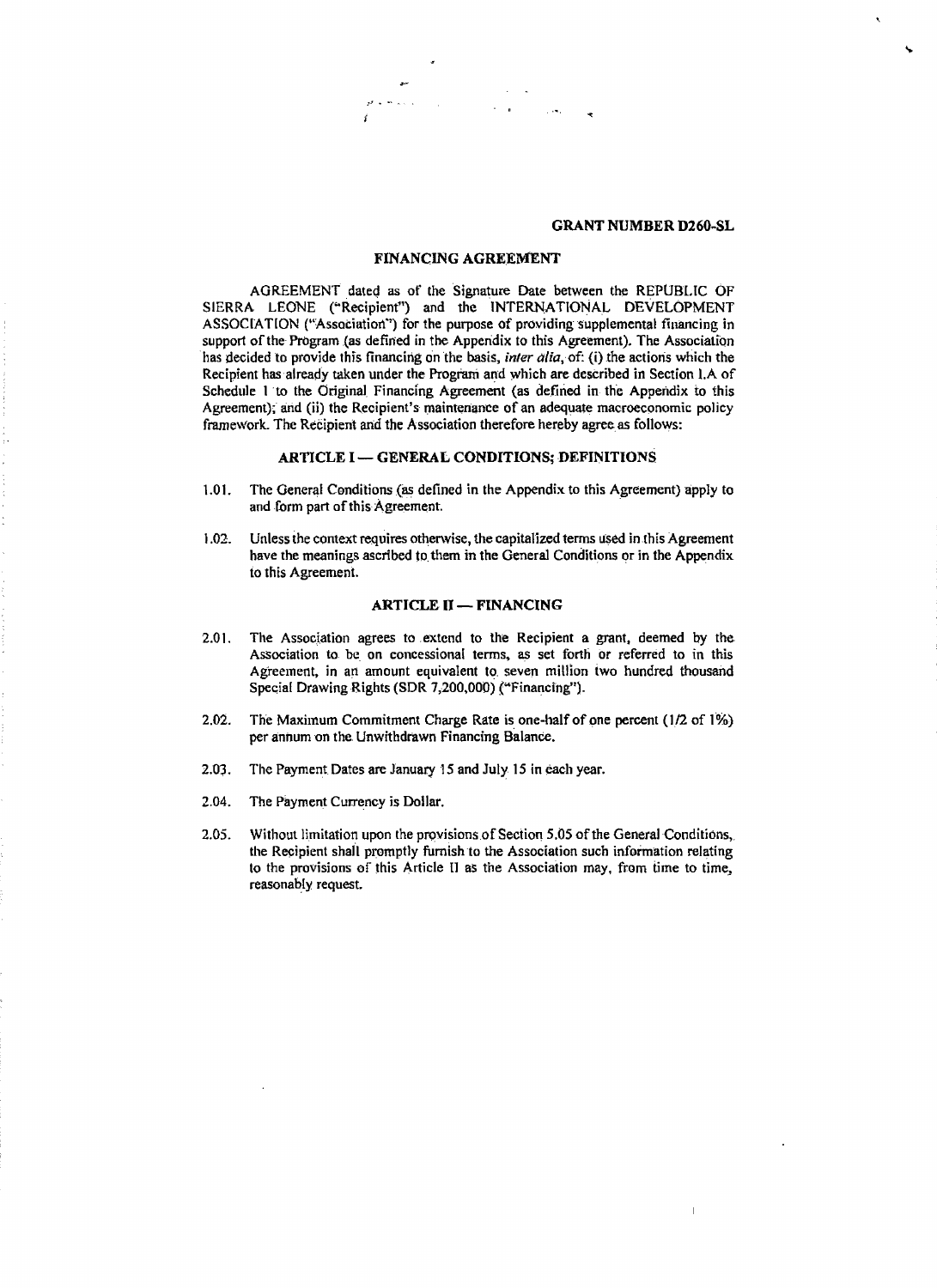#### **ARTICLE III - PROGRAM**

- **3.01.** The Recipient declares its commitment to the Program and its implementation. To this end, and further to Section *5.05* of the General Conditions:
	- **(a)** the Recipient and the Association shall from time totime, at the request **of** either party, exchange views on the Recipient's macroeconomic policy framework and the progress achieved in carrying out the Program:
	- **(b)** prior to each such exchange of views, the Recipient shall furnish to the Association for its review and comment a report on the progress achieved in carrying out the Program, in such detail as the Association shall reasonably request; and
	- (c) without limitation upon the provisions of paragraphs (a) and **(b)** of this Section, the Recipient shall promptly inform the Association of any situation that would have the effect of materially reversing the objectives of the Program or any action taken under the Program, including any action specified in Section **LA of** Schedule 1 to the Original Financing Agreement.

#### ARTICLE IV **-** REMEDIES OF THE **ASSOCIATION1**

4.01. The Additional Event of Suspension consists **of** the following, namely that a situation. has arisen which shall make it improbable that the Program, or a significant part of it, will be carried out.

#### ARTICLE V **- EFFECTIVENESS**

- **5.01.** The Additional Condition of Effectiveness consists **of** the following, namely that the Association is satisfied with the progress achieved **by** the Recipient in carrying out the Program and with the adequacy of the Recipient's macroeconomic policy framework.
- *5.02.* The Effectiveness Deadline is the date ninety **(90)** days after the Signature Date.

#### ARTICLE VI **-** REPRESENTATIVE; **ADDRESSES**

- **6.01.** The Recipient's Representative is minister responsible for finance.
- **6.02.** For purposes of Section **11.01** of the General Conditions: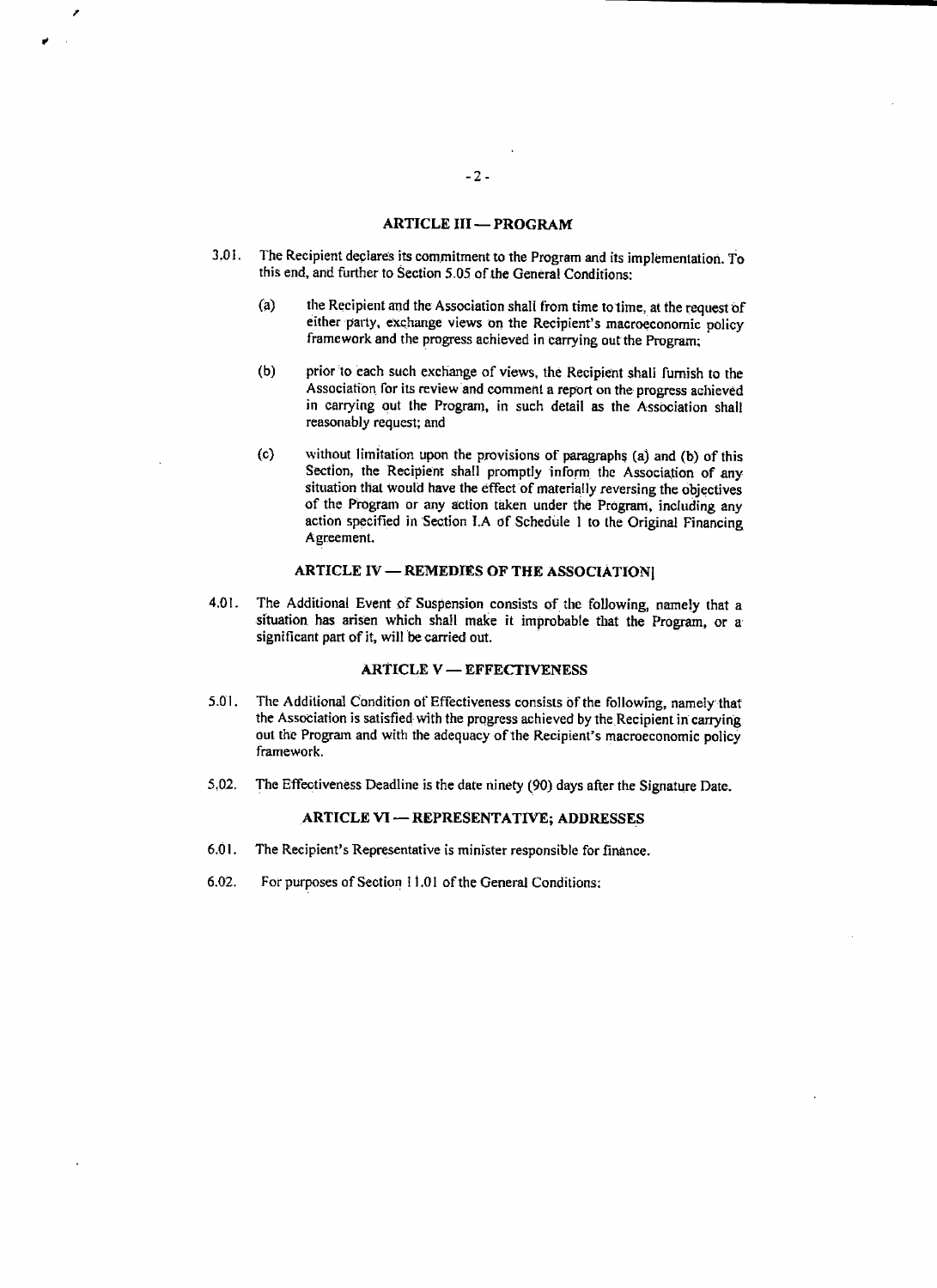(a) the Recipient's address is:

Ministry of Finance and Economic Development Treasury Building George Street Freetown, Sierra Leone; and

**(b)** the Recipient's Electronic Address is:

Facsimile: **232** 22 **228** 472

- **6.03,** For purposes of Section I1.01 **of** the General Conditions:
	- (a) The Association's address is:

International Development Association 1818 **1H** Street, N,W. Washington, **D.C.** 20433 United States of America; and

**(b)** the Association's Electronic Address is:

Telex: Facsimile:

248423 (MCI) **1-202-477-6391**

 $\overline{1}$ 

**-3-**

Ķ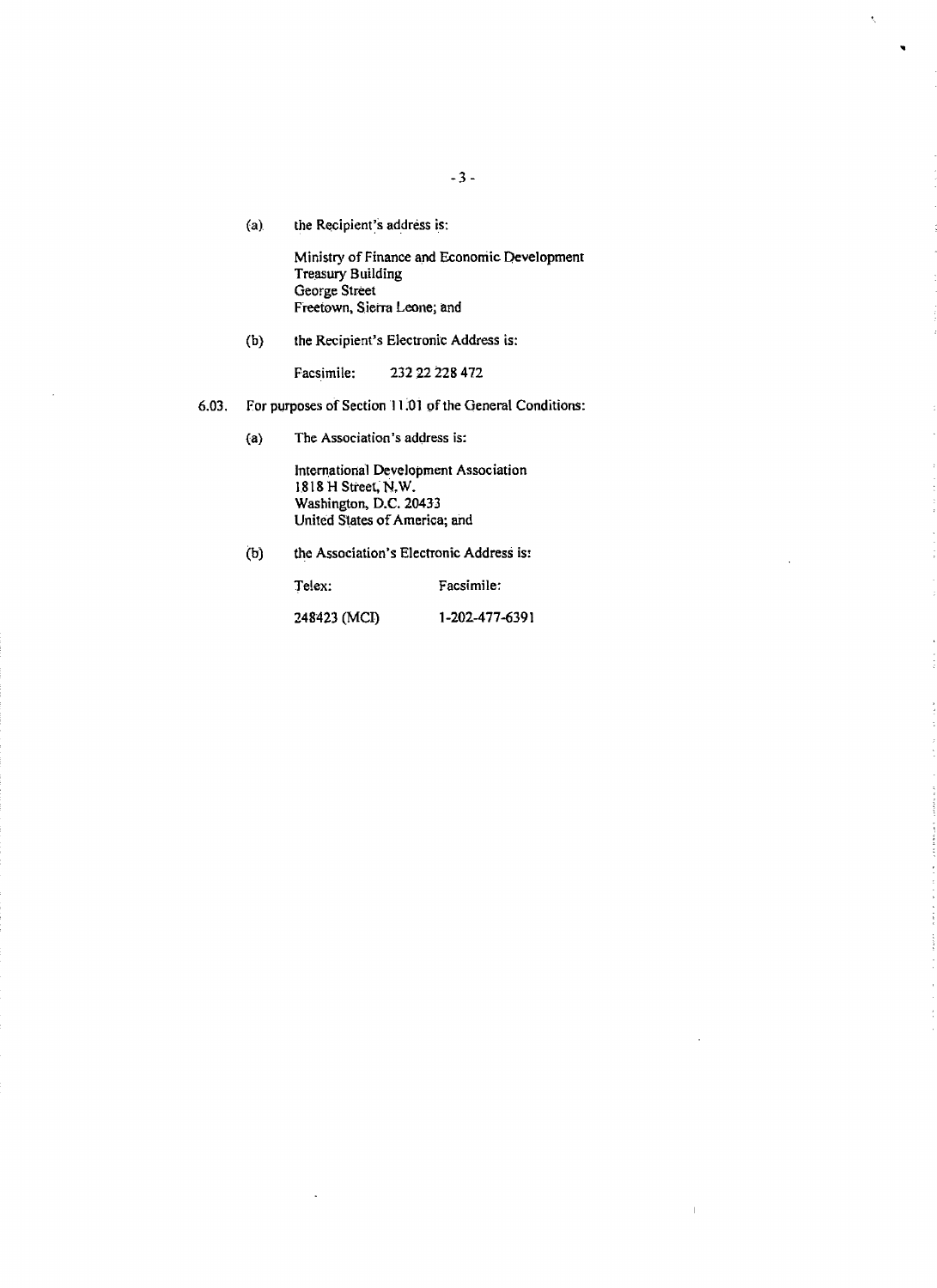AGREED as of the Signature Date.

 $\hat{\boldsymbol{\theta}}$ 

 $\hat{\mathbf{z}}$ 

### REPUBLIC OF SIERRA **LEONE**

**By:**

Kamps

Momodu L. Kargbo Minister of Finance and Economic Development

 $Date: 111117$ 

## **INTERNATIONAL DEVELOPMENT ASSOCIATION**

**By**

Parminder P.S. Brar Country Manager for Sierra Leone

Date:  $\overline{\phantom{a}}$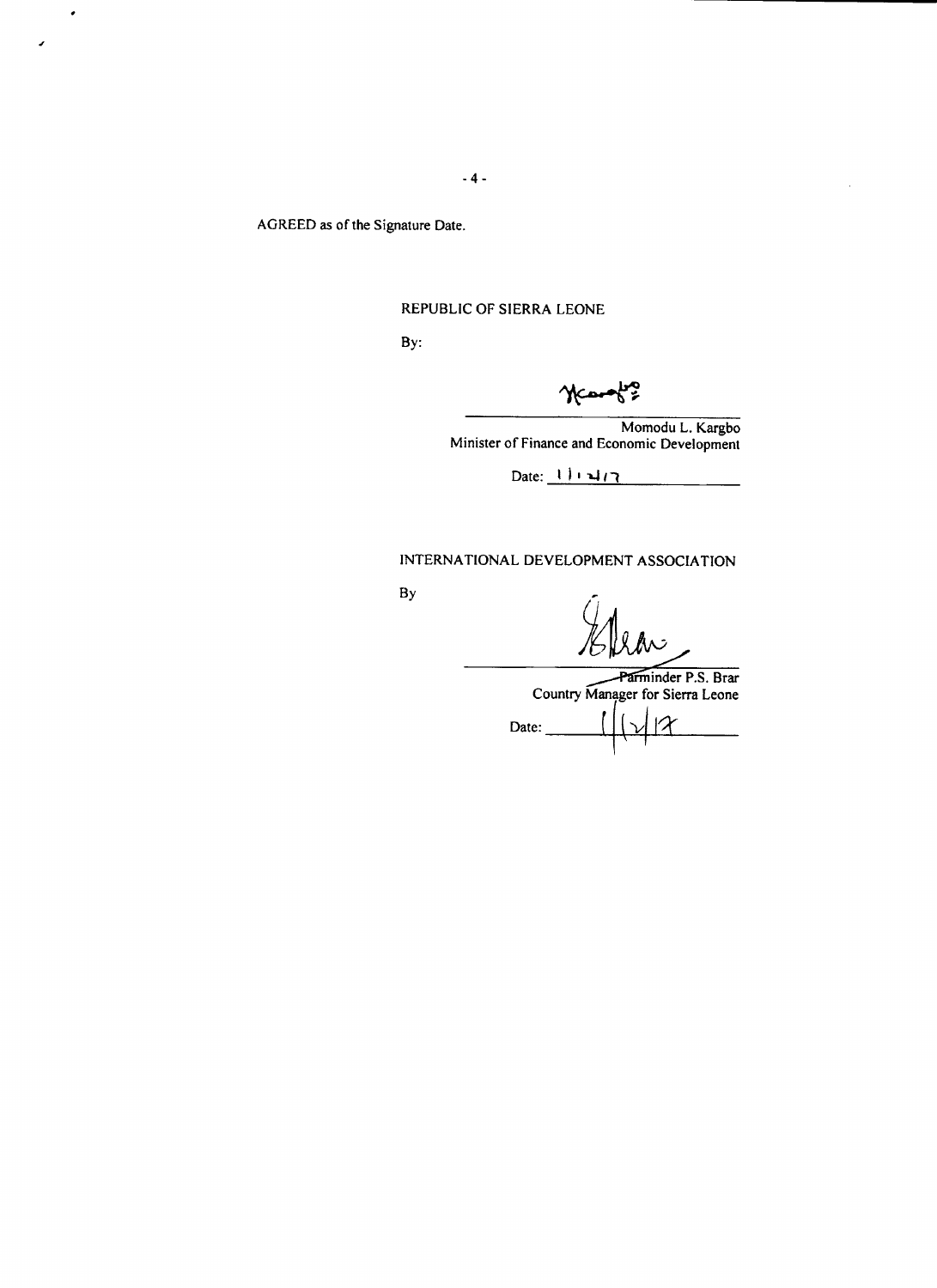#### **SCHEDULE** 1

#### Availability of Financing Proceeds

#### Section I. **Availability of Financing Proceeds**

- **A.** General. The Recipient may withdraw the proceeds of the Financing in accordance with the provisions of this Section and such additional instructions as the Association may specify **by** notice to the Recipient.
- B. Allocation of Financing Amounts. The Financing is allocated in a single withdrawal tranche, from which the Recipient may make. withdrawals of the Financing proceeds. The allocation of the amounts **of** the Financing to this end is set out in the table below:

| <b>Allocations</b>            | Amount of the Financing Allocated<br>(expressed in SDR) |
|-------------------------------|---------------------------------------------------------|
| (1) Single Withdrawal Tranche | 7,200,000                                               |
| TOTAL AMOUNT                  | 7.200,000                                               |

- **C.** Withdrawal Tranche Release Conditions. No withdrawal shall be made of the Single Withdrawal Tranche unless the Association is satisfied: (a) with the Program being carried out **by** the Recipient; and **(b)** with the adequacy of the Recipient's macroeconomic **policy** framework.
- **D. Deposits of Financing Amounts. Except as the Association may otherwise agree:**
- 1. The Recipient shall open, prior **to** furnishing to the Association the request for withdrawal from the Financing Account, a dedicated foreign exchange account in the Bank of Sierra Leone (the "Dedicated Account") **All** withdrawals from the Financing Account shall **be** deposited **by** the Association into the Dedicated Account.
- 2. The Recipient shall ensure that within two (2) days after the deposit of the amount of the Financing into the Dedicated Account, an equivalent amount in Leones is. transferred into the Consolidated Fund, and such amount is accounted *for* in the Recipient's budget management system, in a manner acceptable to the Association.
- **3.** Within thirty **(30)** days after deposit of the amount **of** the Financing into the Dedicated Account, provide to the Association written certification **by** the Financial Secretary of the Recipient's Ministry of Finance and Economic Development of: (a) the receipt **of** such amount from the Financing Account into the Dedicated Account, and **(b)** receipt of an equivalent amount in Leones from the Dedicated Account into the Consolidated Fund, including the number of said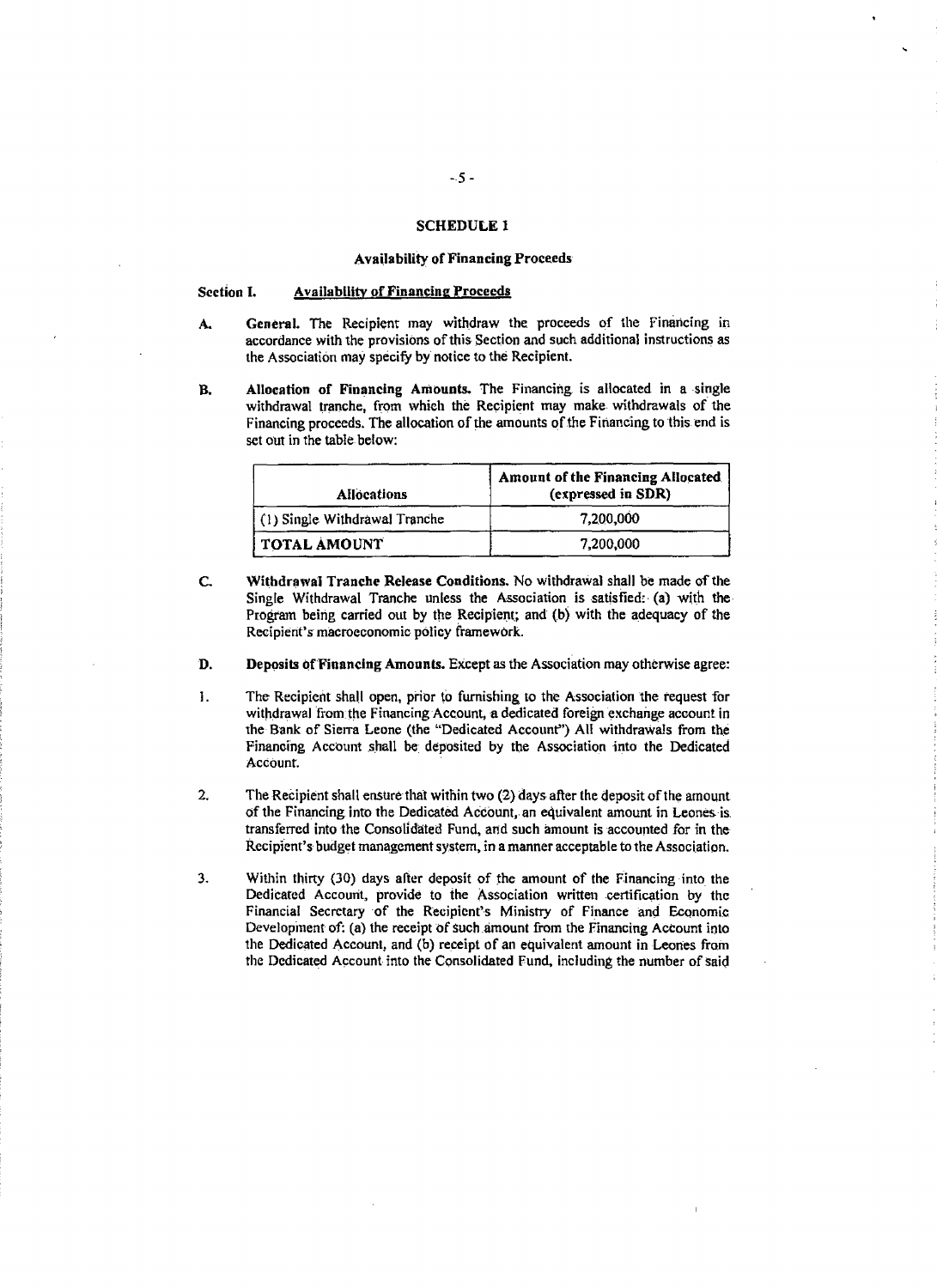accounts, the dates of receipt and the exchange rate applied to translate the currency of the deposit into Leones.

- **E.** Audits. The Recipient shall:
- **I.** Provide to the Association, within one month after submission to Parliament as required **by** the Public Financial Management Act **2016,** the Auditor-General's annual report and audited accounts of the Consolidated Fund for Fiscal Year **2017.**
- 2. Ensure thatthe annual financial statements of the Bank **of** Sierra Leone, as audited in accordance with international standards on audits promulgated **by** the International Federation of Accountants, are made publicly available through posting on the public website of the Bank **of** Sierra Leone.
- **3.** Have the Dedicated Account audited at the request of the Association **by** independent auditors acceptable to the Association, in accordance with consistently applied auditing standards and with terms of reference acceptable to the Association; and furnishto the Association as soon as available, but in any case not later than six months after the Financing is deposited into the Dedicated Account pursuant to paragraph **D.1** above, a certified copy of the report of such audit, of such scope and in such detail as the Association shall reasonably request.
- 4. Furnish to the Association such other information concerning the said accounts and their audit as the Association shall reasonably request.
- F. Closing Date. The Closing Date is June **30, 2018.**